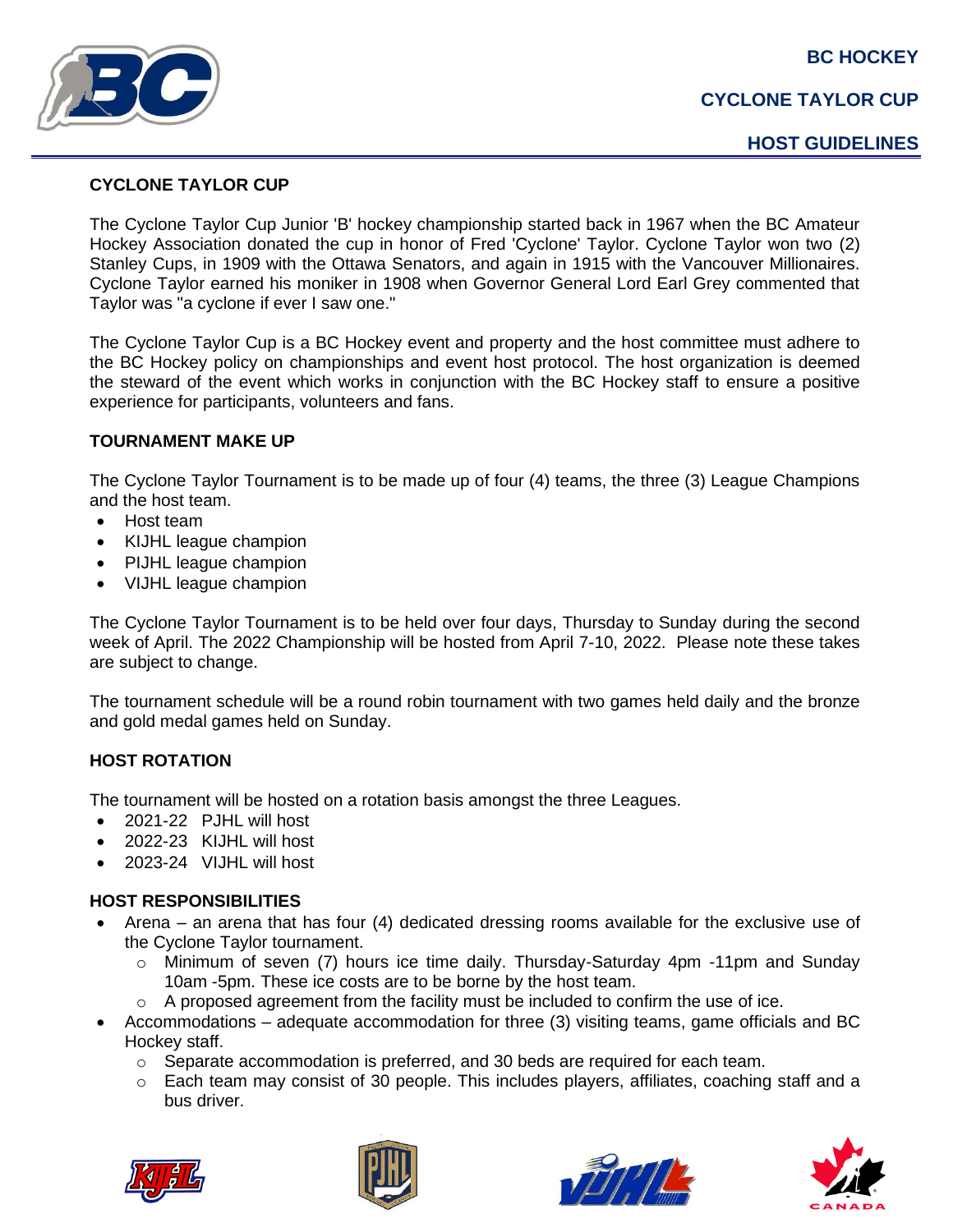**BC HOCKEY**



- $\circ$  The Host committee will be responsible for the accommodation cost of each team for Wednesday, Thursday, Friday and Saturday of the event.
- **Meals** 
	- $\circ$  Host committee will be responsible for arranging meal service to all teams for Wednesday, Thursday, Friday, Saturday and Sunday.
- Awards Banquet/Luncheon
	- o The host committee shall organize an awards banquet or luncheon.
	- o All teams and officials will be required to attend.
	- $\circ$  The Host Committee will be responsible for the cost of the hall rental and the meal for visiting teams, BC Hockey staff and officials.
- **Transportation** 
	- The cost of transportation including ferry fees for each Junior B League representative will be borne by their Junior B League.
- **Communication** 
	- $\circ$  The host committee will be required to have a dedicated person to update the scores to the Cyclone Taylor Cup website. The website and social media accounts are property of BC Hockey and must adhere to the BC Hockey social media policy.
- Accreditation Passes
	- $\circ$  The host committee shall provide each team with 30 accreditation passes for the event
- On-ice officials the host will be responsible for providing game fees, travel costs, accommodation and meal per diems as per BC Hockey policy. The four (4) person officiating system will be used. Standby officials are to be provided with a fee of \$20.00 per game.
	- $\circ$  Officials will receive accommodation on Wednesday, Thursday, Friday and Saturday of the event
- Minor officials \$40.00 per game shall be allowed for minor officials (timekeepers, scorekeepers, penalty timekeepers and goal judges).
- BC Hockey representatives full event passes are to be provided to BC Hockey staff.
- Medallions the cost of the 30 bronze Medals is approximately \$400.00. These are supplied by BC Hockey at a cost to the host. BC Hockey will supply the gold and silver medals as well as the championship banner and hats at no charge.
- Awards
	- o Player of the game award for each team for each game.
	- $\circ$  Tournament MVP Award (keepsake) must be provided by the host committee. The Tournament MVP Award will be named the Harold Brittain Trophy.
	- Financial Report proposed budget for the event
	- o The proposed budget should include the following budget items
		- **■** Ticket revenue
		- Sponsorship revenue
		- Game Revenue (program sales, 50/50, etc.)
- Rooms
	- o VIP Room (operational during all games)
	- o Pre-tournament meeting
	- o Media room
- Ticket Sales daily ticket sales are to be reviewed and signed off by the Junior Coordinator or designate.
	- o Ticket sales strategy and plan
	- o Projected attendance for the event